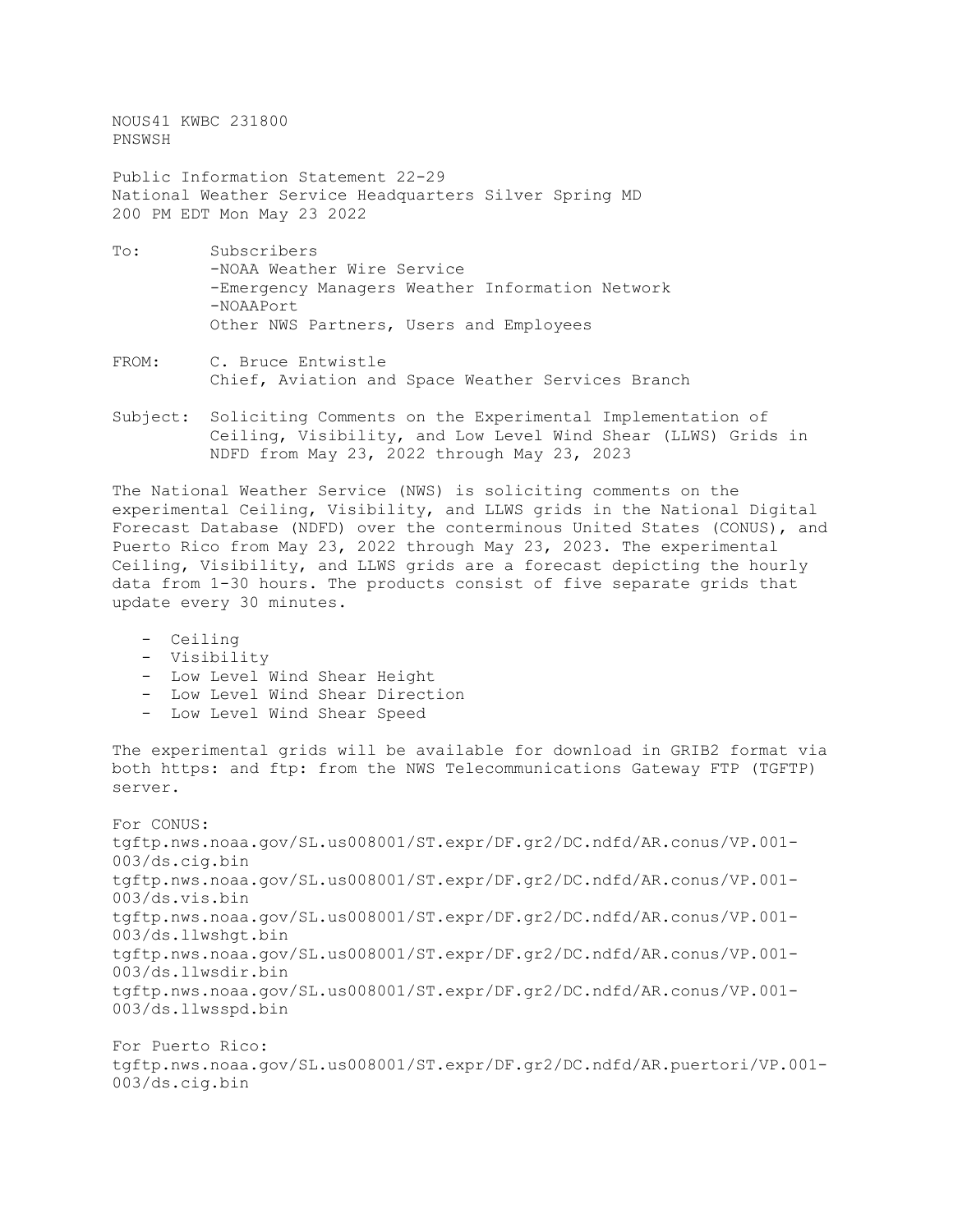tgftp.nws.noaa.gov/SL.us008001/ST.expr/DF.gr2/DC.ndfd/AR.puertori/VP.001- 003/ds.vis.bin tgftp.nws.noaa.gov/SL.us008001/ST.expr/DF.gr2/DC.ndfd/AR.puertori/VP.001- 003/ds.llwshgt.bin tgftp.nws.noaa.gov/SL.us008001/ST.expr/DF.gr2/DC.ndfd/AR.puertori/VP.001- 003/ds.llwsdir.bin tgftp.nws.noaa.gov/SL.us008001/ST.expr/DF.gr2/DC.ndfd/AR.puertori/VP.001- 003/ds.llwsspd.bin In addition, the following 10 grids for Puerto Rico will now be experimentally available at hourly resolution out to 36 hours. tgftp.nws.noaa.gov/SL.us008001/ST.expr/DF.gr2/DC.ndfd/AR.puertori/VP.001- 003/ds.apt.bin tgftp.nws.noaa.gov/SL.us008001/ST.expr/DF.gr2/DC.ndfd/AR.puertori/VP.001- 003/ds.td.bin tgftp.nws.noaa.gov/SL.us008001/ST.expr/DF.gr2/DC.ndfd/AR.puertori/VP.001- 003/ds.rhm.bin tgftp.nws.noaa.gov/SL.us008001/ST.expr/DF.gr2/DC.ndfd/AR.puertori/VP.001- 003/ds.sky.bin tgftp.nws.noaa.gov/SL.us008001/ST.expr/DF.gr2/DC.ndfd/AR.puertori/VP.001- 003/ds.temp.bin tgftp.nws.noaa.gov/SL.us008001/ST.expr/DF.gr2/DC.ndfd/AR.puertori/VP.001- 003/ds.waveh.bin tgftp.nws.noaa.gov/SL.us008001/ST.expr/DF.gr2/DC.ndfd/AR.puertori/VP.001- 003/ds.wx.bin tgftp.nws.noaa.gov/SL.us008001/ST.expr/DF.gr2/DC.ndfd/AR.puertori/VP.001- 003/ds.wdir.bin tgftp.nws.noaa.gov/SL.us008001/ST.expr/DF.gr2/DC.ndfd/AR.puertori/VP.001- 003/ds.wgust.bin tgftp.nws.noaa.gov/SL.us008001/ST.expr/DF.gr2/DC.ndfd/AR.puertori/VP.001- 003/ds.wspd.bin

Visualization of these data will be available on an experimental NDFD map viewer at: [https://digital.mdl.nws.noaa.gov](https://digital-c.mdl.nws.noaa.gov/)

For additional information, please see the Product Description Document (PDD) at: [https://nws.weather.gov/products/PDD/PDD\\_ExpCeiling\\_Visibility\\_LLWS\\_NDFD\\_2](https://nws.weather.gov/products/PDD/PDD_ExpCeiling_Visibility_LLWS_NDFD_2022.pdf) [022.pdf](https://nws.weather.gov/products/PDD/PDD_ExpCeiling_Visibility_LLWS_NDFD_2022.pdf)

Users are encouraged to provide feedback on this experimental Product through the NWS survey at: <https://www.surveymonkey.com/r/ExpCigVisLLWSGrids>

For additional comments/questions, please contact:

Michael L. Graf Meteorologist/International Liaison National Weather Service Telephone: 301-427-9109 Email: [michael.graf@noaa.gov](mailto:michael.graf@noaa.gov)